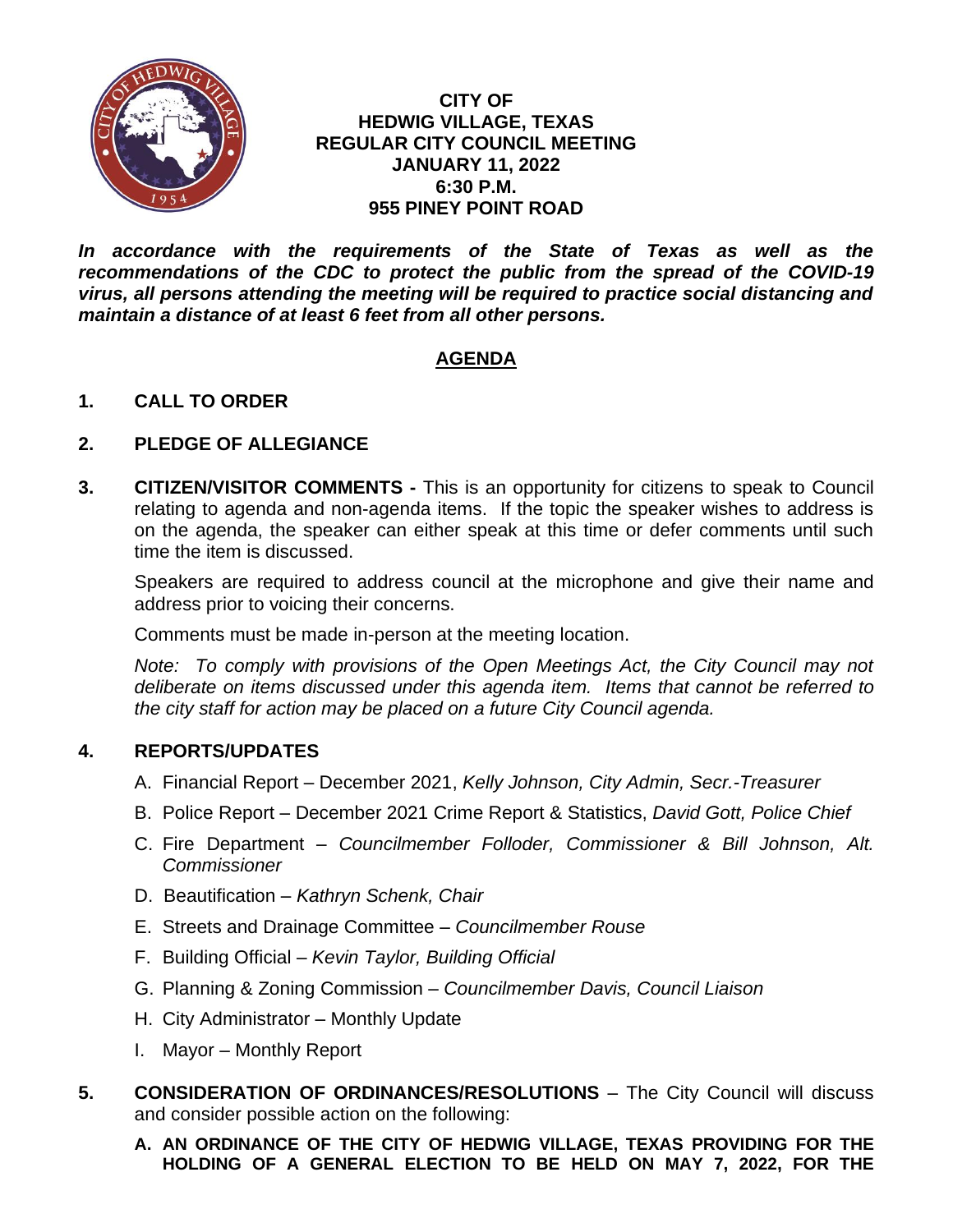**PURPOSE OF ELECTING THREE (3) COUNCIL MEMBERS AND PROVIDING DETAILS RELATING TO THE HOLDING OF SUCH ELECTION.** (Kelly Johnson, City Administrator/City Sec.-Treas.)

*Ordenanza de la ciudad de Hedwig Village, Texas; que dispone la celebración de una Elección General va a ser celebrada el 7 de Mayo de 2022 con el fin de elegir tres (3) Concejales y estipula los detalles relativos a la celebración de tal elección.*

- **B. AN ORDINANCE OF THE CITY COUNCIL OF THE CITY OF HEDWIG VILLAGE, TEXAS AMENDING CHAPTER 14, BUILDING AND BUILDING REGULATIONS, ARTICLE VII, TREES, SECTIONS 14-242, DEFINITIONS, AND 14-243, PERMITS, OF THE HEDWIG VILLAGE CODE OF ORDINANCES, TO FURTHER PROTECT HERITAGE TREES AND FURTHER CLARIFY TREE REQUIREMENTS WITHIN THE CITY OF HEDWIG VILLAGE, TEXAS.** (Evan DuVall, Assistant Building Official)
- **C. A RESOLUTION OF THE CITY COUNCIL OF THE CITY OF HEDWIG VILLAGE, TEXAS CREATING TREE REMOVAL FEES FOR NEW CONSTRUCTION, POOLS, AND ADDITIONS WITHIN THE CITY OF HEDWIG VILLAGE, TEXAS; REPEALING ALL OR PARTS OF OTHER FEE SCHEDULES INCONSISTENT OR IN CONFLICT HEREWITH.**
- **6. CONSIDERATION FOR REQUESTS FOR COUNCIL AUTHORIZATION -** The City Council will discuss and consider possible action on the following:
	- **A. DISCUSSION AND POSSIBLE ACTION REGARDING RECINDING THE MORATORIUM ON THE PERMITTING OF THE REMOVAL OF TREES WITHIN THE CITY.** (Mayor Jinks)
- **7. CONSENT AGENDA –** All Consent Agenda items listed are considered to be routine by the City Council and will be enacted by one motion. There will be no separate discussion of these items unless a Council Member so requests, in which event the item will be removed from the Consent Agenda and considered in its normal sequence on the agenda.
	- **A.** Approval of Minutes December 9, 2021 Regular Council Meeting December 9, 2021 Joint Public Hearing December 14, 2021 Special Council Meeting
	- **B**. Approval General Funds Bills.
	- **D.** Approval of General Fund Bills over \$2500.
	- **E.** Appointment of City Administrator/City Sec.-Treas. to complete the Police Seizure Audit for 2021.
- **8. CLOSED SESSION –** The City Council will convene into Closed Session as authorized by Chapter 551; Texas Government Code, to discuss following matters.
	- **A**. As authorized by Section 551.074, Personnel Matters, to discuss matters related to City Personnel.
- **9. ACTION – CLOSED SESSION** The City Council will reconvene in open session and take action, if necessary, on the matter discussed in closed session.
- **10. ADJOURN**